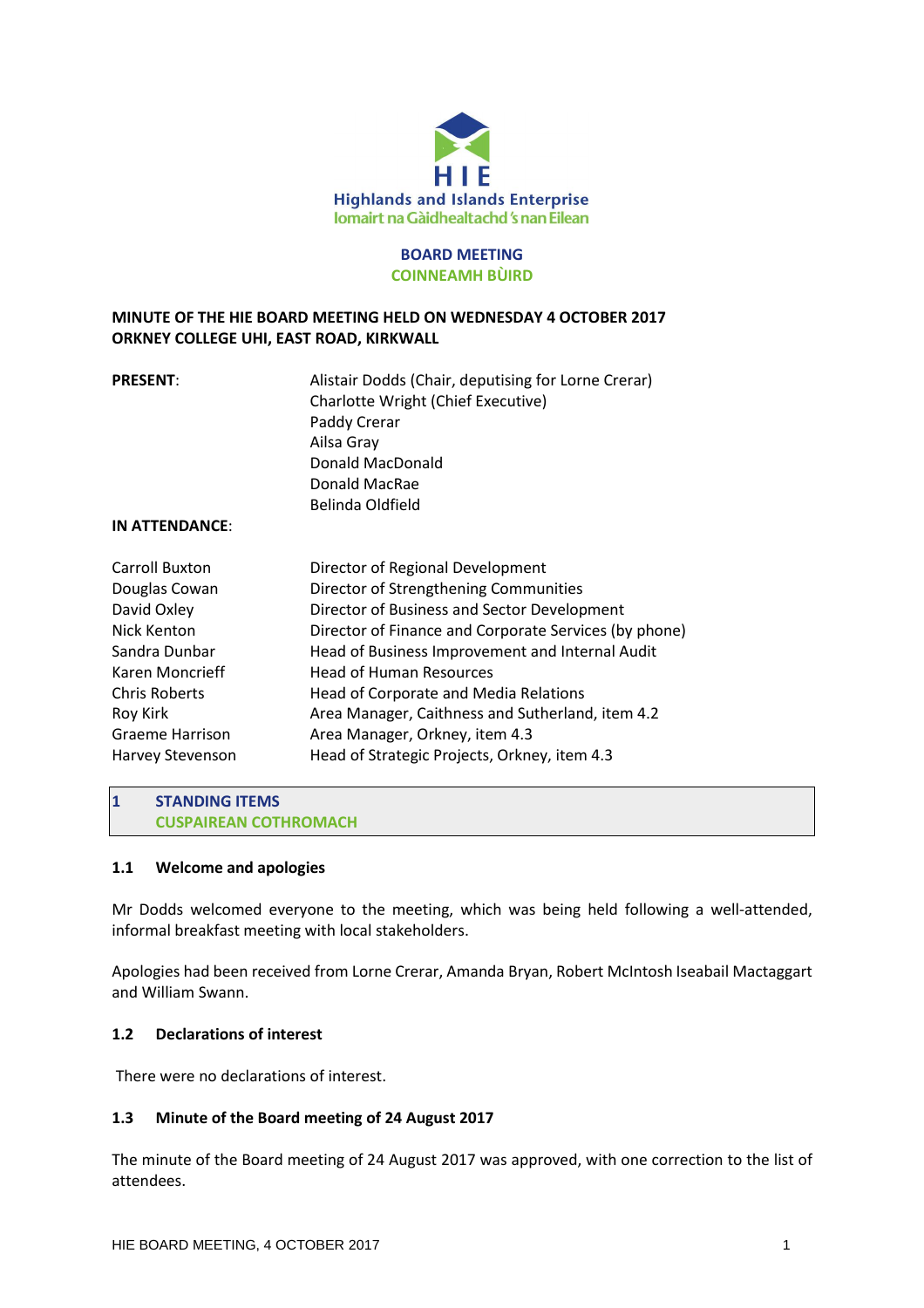# **1.4 Matters arising**

## **a Strengthening Communities national conference, 21 and 22 September**

The Director of Strengthening Communities gave a verbal report on the first national strengthening communities conference that HIE had organised in Aviemore over two days in September. The conference had been fully subscribed, and the mix of presentations, workshops, panel discussions and plenary sessions had received very positive feedback from delegates. Post event survey work was under way and would include investigating the merits of holding further conferences of this kind. The Chair expressed the Board's appreciation to the HIE teams that had been involved, and congratulated them on organising a highly successful event.

# **2 UPDATES CUNNTASAN AS ÙR**

# **2.1 Chair and Chief Executive update**

The Chief Executive reported that Professor Crerar had chaired the final meeting of the Enterprise and Skills Implementation Board and enjoyed a positive first meeting with Nora Senior, who had been appointed by the Cabinet Secretary for the Economy to chair the new Strategic Board.

The Board congratulated David Oxley on being appointed as HIE's Director of Business and Sector Development on a permanent basis, and welcomed the appointment of Donna Chisholm as Area Manager, Moray.

The sale of Dingwall-based life sciences company Inside Biometrics to GlucoRx was welcomed as a positive outcome for the company and the sector.

Highly ambitious plans by GFG / Liberty House to expand aluminium smelting and manufacturing in Lochaber were continuing at pace. HIE had established a good relationship with the company and was planning to appoint a dedicated project manager to co-ordinate the agency's input and lead effective engagement with multiple stakeholders.

Plans to attract a developer to establish and run a high quality hotel on Inverness Campus were progressing well and the opportunity was now being marketed.

#### *Paragraph removed due to commercial sensitivity.*

The Chief Executive confirmed that it was planned to hold a strategic planning session for the Board before its next scheduled meeting in December 2017, and that this would be designed as a highly participative event, focused on future priorities for HIE and the region. A planned meeting to receive and discuss strategic direction with the Cabinet Secretary for the Rural Economy and Connectivity was also being rescheduled.

The next meeting of the Convention of the Highlands and Islands would be in Oban on 30 October 2017, chaired by Deputy First Minister John Swinney. Both the Chair and Chief Executive of HIE would attend.

The Chief Executive had met conveners of Highlands and Islands local authorities during the last week in September, when discussion had focused on tourism. While acknowledging that rising levels of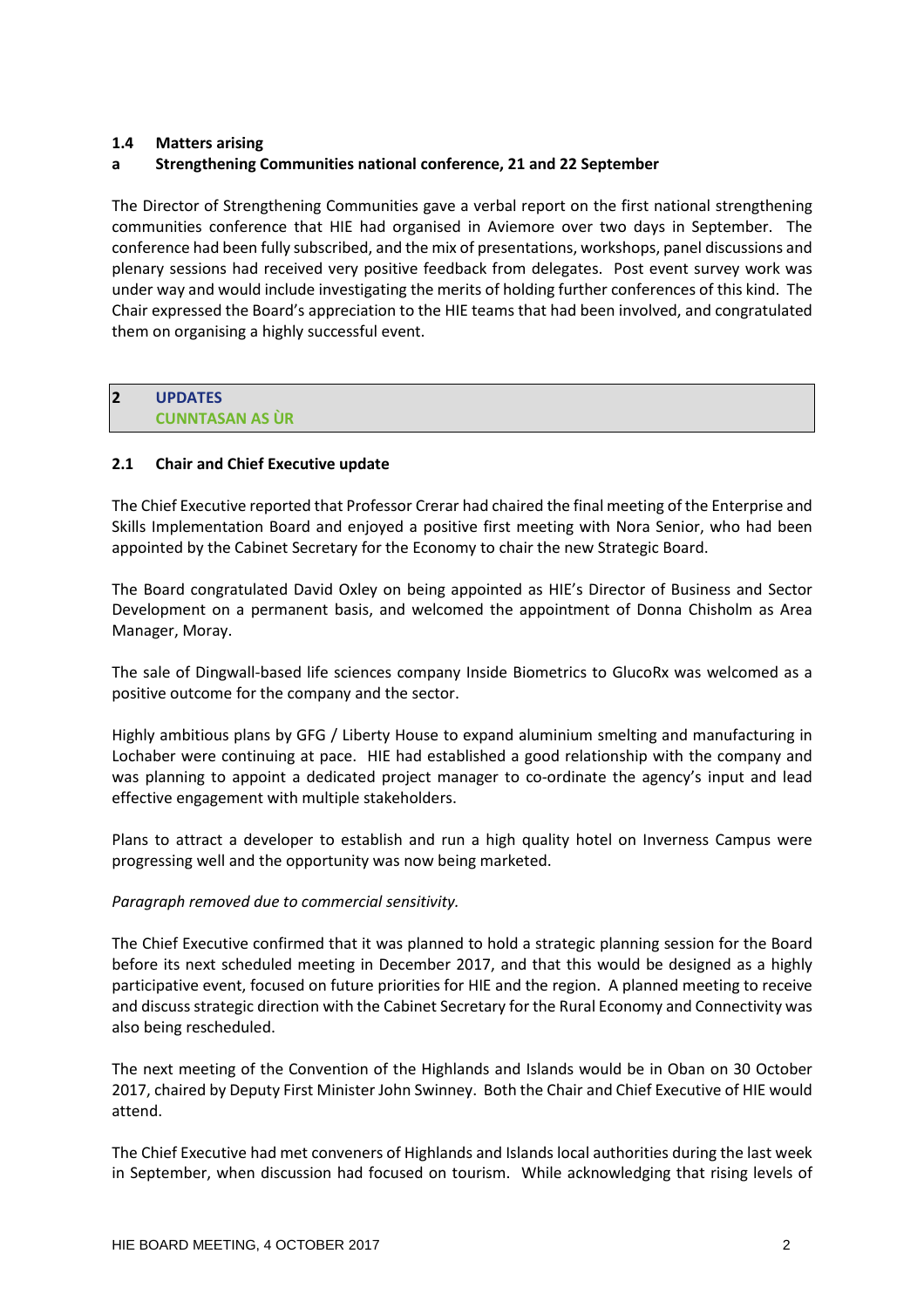visitors were creating challenges in some areas, the sector remained a highly successful contributor to the region's economy.

The Board requested an update on the current position regarding Cairngorm, which had been the focus of substantial press and social media comment recently, and was also the subject of a potential community purchase. The Chief Executive explained that HIE's decision to remove disused chairlifts, on safety grounds, as part of a clear-up exercise on the mountainside, had prompted a wave of negative publicity, as well as correspondence from politicians and several Freedom of Information requests.

HIE would learn lessons from this experience and was planning a programme of local stakeholder engagement to share understanding and build better relationships. The Board urged staff to continue to be ambitious for Cairngorm, including developing a clear strategic plan that would focus on delivering its potential as a world class visitor attraction and economic asset for Scotland. The importance of managing a productive relationship with the operator, Natural Retreats, which also runs a number of other tourism ventures in the region, was of key importance.

Staff from HIE's Community Assets Team were advising Aviemore and Glenmore Community Trust Ltd on their plansto prepare a bid to purchase Cairngorm Estate, and appropriate arrangements had been put in place to ensure there would be no conflict of interest arising from HIE's dual roles as landowner and advisor to the community group.

The Board welcomed the update.

# **2.2 Enterprise and Skills Review update**

The Chief Executive reported that an interim strategic plan to guide the early stages of the new Enterprise and Skills Strategic Board, led by Scottish Enterprise (SE), was progressing well. The interim plan focused on a series of collaborative actions between the four enterprise and skills agencies: HIE, SE, Skills Development Scotland, and the Scottish Funding Council. HIE had responded to a request to submit nominations for Strategic Board membership, and an announcement was expected shortly. The Board welcomed this update and affirmed HIE's support for the Strategic Board as a new means of strengthening collaboration that would deliver positive economic outcomes for Scotland.

# **2.3 HIE interim performance review to 31 August 2017**

The Director of Regional Competitiveness presented an interim performance review describing HIE's progress towards achievement of its 2017/18 key measures and priorities over the five months from April to August 2017. During this period, HIE had approved £27.9m of grant-in-aid funding to support 290 projects with a total value of £69m. This included £12m HIE funding to accelerate the growth of businesses and social enterprises.

HIE investment was expected to help generate an additional £11.6m in international sales, and create or safeguard almost 380 full-time equivalent jobs across the region, including over 40 in fragile areas, with an average wage of just over £24,000. Three inward investment projects had been attracted to the Highlands and Islands, and 10% of the agency's investment in third party projects had been in fragile areas. The number of premises with access to next generation broadband had increased to 210,000. In summary, satisfactory progress was being made and the pipeline of future projects was strong, giving staff confidence that HIE would be able to deliver positive out-turns, in line with annual measures, by the end of the financial year, 31 March 2018.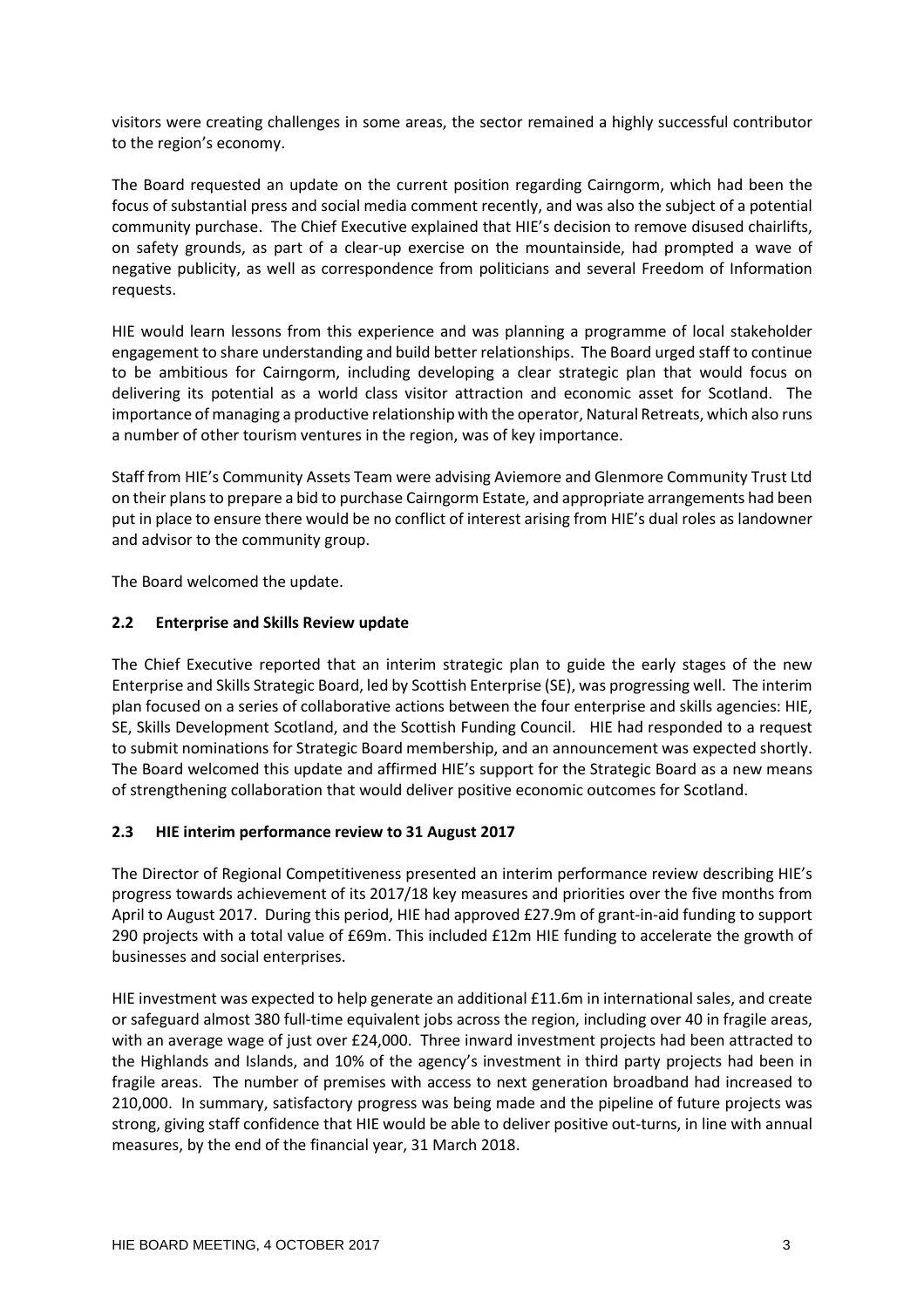Board members discussed the results in detail. Differences between the challenges and opportunities present in the various local areas that make up the region were noted, and it was agreed that this would be examined at a special meeting focused on strategic planning. There was agreement that performance measures should be set at levels that were ambitious as well as achievable.

More detail was requested on the progress of next generation broadband, including the relationship between Community Broadband Scotland, which is administered by HIE for the Scottish Government, and the national R100 ('Reaching 100%) initiative. It was agreed that an update on broadband, which was due to be presented to the Convention of the Highlands and Islands in October, would form the basis for a report to the HIE Board meeting in December.

The Chair thanked the Director for her report, and acknowledged the work of HIE staff in achieving these interim results.

# **3 RESOURCES AND GOVERNANCE GOIREASAN IS RIAGHLACHAS**

# **3.1 Financial statement to 30 September 2017**

The Director of Finance and Corporate Services presented HIE's latest financial statement, covering the six months from April to September 2017. This showed that, although the agency's spend was running behind a straight-line profile, that was not unusual, and the position at the end of September was ahead of the equivalent period in the previous year.

*Sentence removed due to commercial sensitivity.* The Board also highlighted another priority investment, the creation of the new Orkney Research and Innovation Campus, and the Director confirmed that arrangements were in place to ensure this budget would be managed effectively. It was noted that Wave Energy Scotland expenditure was expected to increase in the latter half of the year. The Director confirmed that discussions were under way with the Scottish Government over the level of baseline grant-in-aid funding that would be allocated to HIE in 2018/19, and progress would be described in future reports.

# **3.2 Risk register – September 2017**

The Head of Business Improvement and Internal Audit presented HIE's latest Corporate Risk Register, which is designed as a strategic tool to inform effective decision making by the organisation. This included a short summary of five 'top risks' facing HIE and the region, which were currently being addressed. More detailed reports would be provided to the Leadership Team, in line with a previously agreed schedule.

It was noted that risk evaluation and treatment was a continuous improvement activity for HIE, being developed with input from staff, the Board and the Risk and Assurance Committee. HIE also was liaising with relevant partnersto benchmark its approach to risk management and adopt best practice. The paper included a request for Board representation on a new sub-group to develop HIE's approach to risk appetite in support of delivering strategic outcomes, and it was agreed that Ailsa Gray and Belinda Oldfield would participate in this.

*Paragraph removed in the interests of the effective conduct of public affairs.*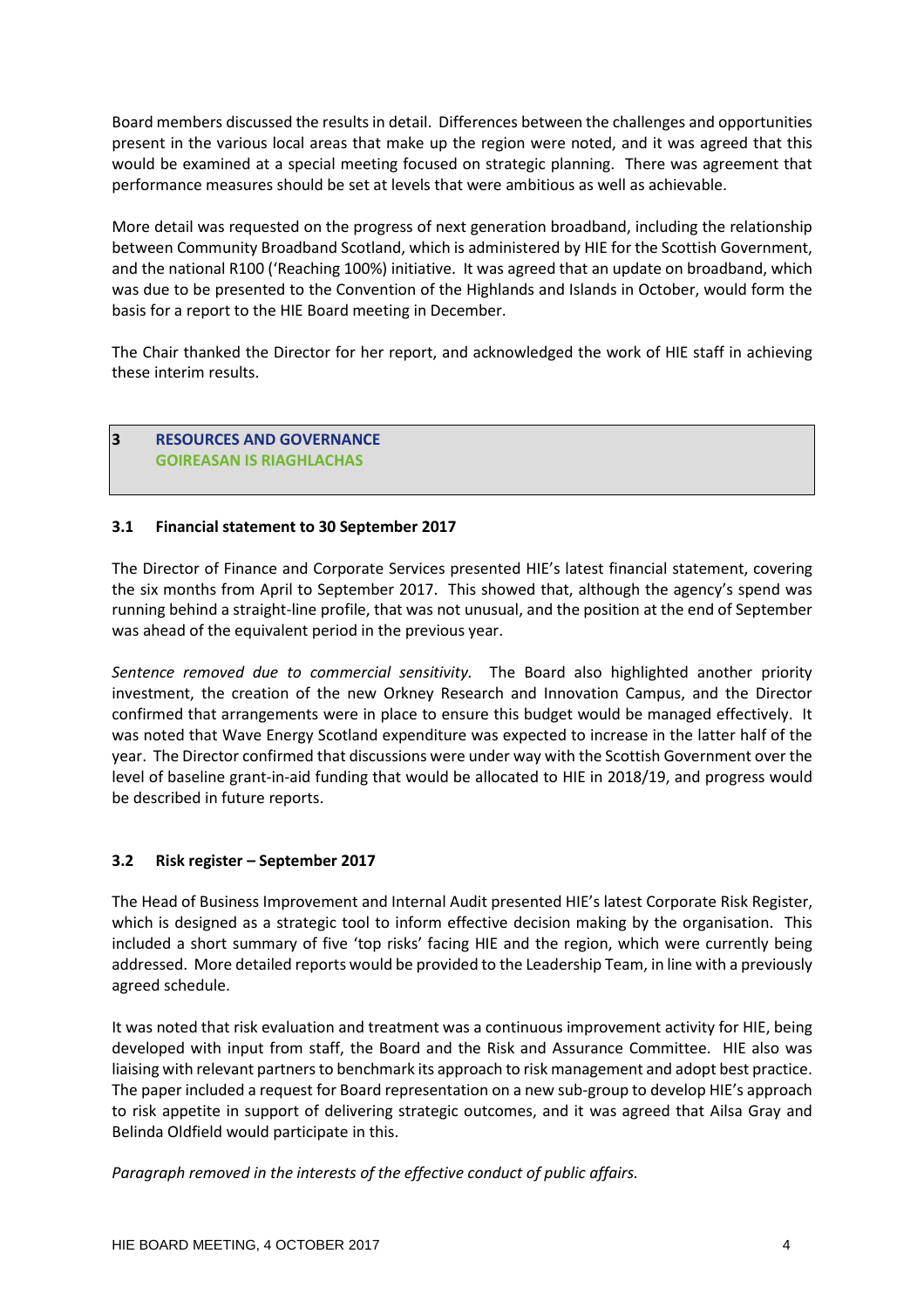# **3.3 Draft Risk and Assurance Committee minute, 5 September 2017**

Alistair Dodds, as Chair of the Risk and Assurance Committee, introduced the draft minute of the most recent meeting. Minutes of the Risk and Assurance Committee are routinely presented to the HIE Board prior to approval, so that emerging issues can be brought to the attention of the full Board in a timely manner.

# **3.4 Risk and Assurance Committee annual report 2016/17**

The Board welcomed the annual report of the Risk and Assurance Committee, detailing its activities during financial year 2016/17, and thanked the Committee members for their commitment throughout the year.

Discussion focused on the processes HIE applies to guide its investment decisions. It was noted that these align with HM Treasury guidance, known as 'green book', which was applied diligently and consistently. HIE also conducts its own internal audit reviews to provide assurance that effective governance is being applied, and is subject to independent external review through Audit Scotland.

# **4 INVESTMENT PROPOSALS MOLAIDHEAN AIRGEAD-TASGAIDH**

# **4.1 Project clarification: Solasta House, Plot 8, Inverness Campus**

The Director of Regional Development referred to a decision made by the Board in April 2017, to approve funding of £6,693,635 and procurement for the construction and fit out of a second advance unit for life sciences, to be called Solasta House, on Plot 8 of Inverness Campus. It was now requested that authority to award the construction contract at the end of the procurement process should be delegated to HIE's Leadership Team, provided the chosen bid was within the agreed financial approval for the project. The Board noted that this change to the original approval would enable the project to proceed swiftly and draw down the maximum funding available from the European Regional Development Fund (up to 40% of eligible costs). The request for delegation, subject to the successful tender being within the original financial approval, was agreed.

#### **4.2 Vertical launch**

#### *Roy Kirk joined the meeting.*

The Director of Business and Sector Growth presented an update on HIE's engagement with the UK Space Agency (UKSA) and private companies, concerning the possible development of a vertical launch site for commercial satellites near Tongue in Sutherland. *Sentence removed due to commercial sensitivity.* HIE was working with the Scottish Government, Scottish Development International and Scottish Enterprise to maximise the economic gain to Scotland from potential opportunities in the space sector, including the potential to attract significant inward investment and develop local supply chains.

The Board welcomed the update, noting that the project had the potential to support hundreds of jobs in a part of the region that would continue to be affected in coming years by the ongoing rundown of the former nuclear power facilities at Dounreay. Issues raised by the Board in discussion included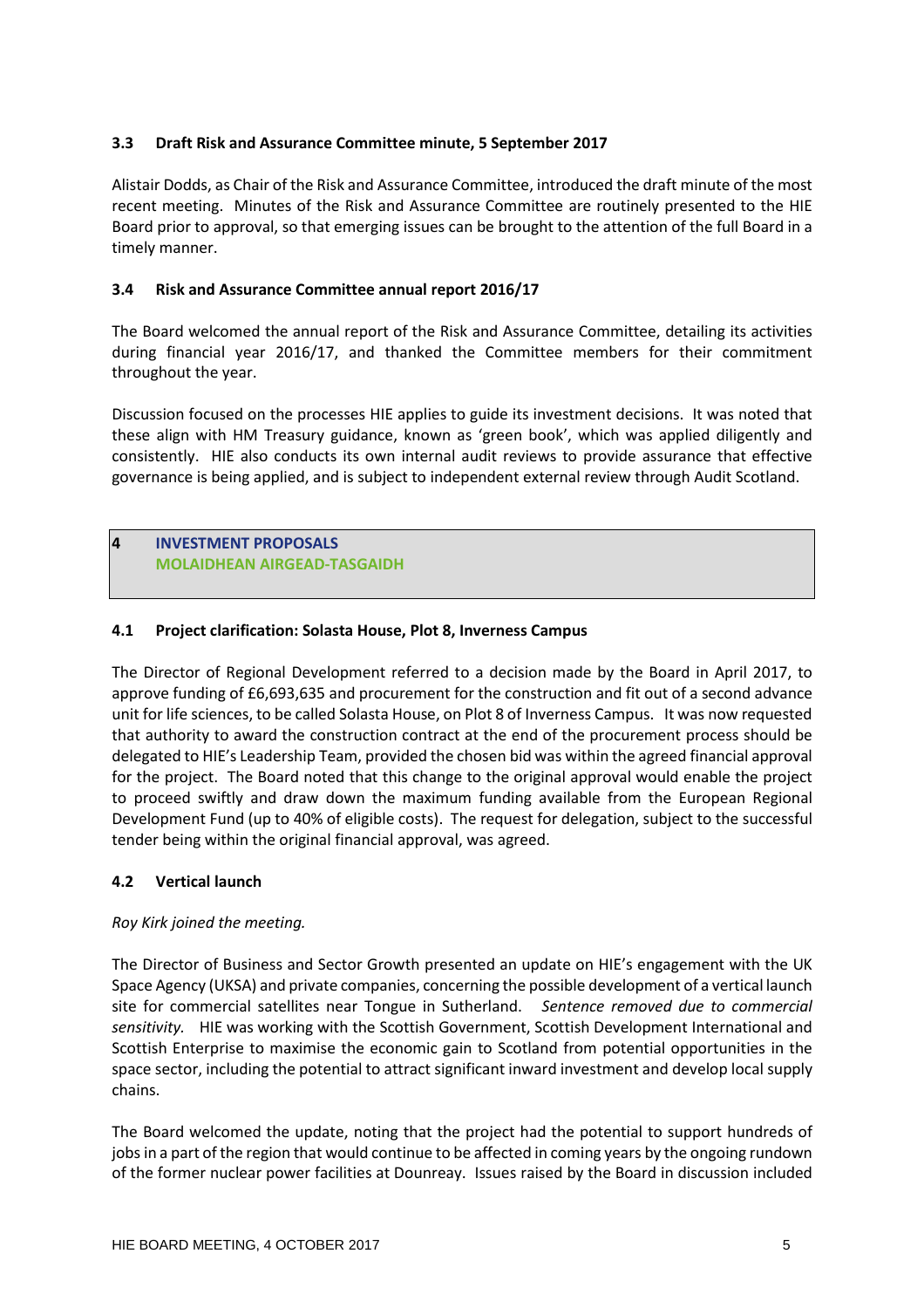the need to take full account of potential environmental impacts, alongside partner agencies such as the Scottish Environmental Protection Agency, the Highland Council, and Scottish Natural Heritage. The challenges of transport connectivity to reach a relatively remote rural location were also highlighted.

It was noted that formal approval was not being sought at this stage, but HIE staff considered it important that the Board should have early sight of this ambitious project, which could present a major opportunity for a fragile area and put the region at the forefront of a niche area of science and technology.

The Board agreed the strategic outline case for the project, enabling it to proceed to due diligence, with development activity at a funding level that could be approved by Leadership Team. Following this, it was intended that a strategic business case would be presented to the Board for consideration by the end of the present financial year. It was also agreed that HIE should continue discussions with other organisations to seek potential capital funding. A procurement strategy and State Aid approach would also continue to be developed and brought back to the Board for approval.

*Roy Kirk left the meeting.*

# **4.3 Orkney Research and Innovation Campus – update on progress**

# *Graeme Harrison and Harvey Stevenson joined the meeting.*

The Orkney Area Manager presented an update on progresstowards establishing the Orkney Research and Innovation Campus (ORIC) in Stromness, an innovative partnership project with Orkney Islands Council, which members of the Board had visited the previous day. The £6.65m development will establish a multi-disciplinary academic and business campus, capitalising on Orkney's international marine energy and sustainability expertise. In 2016, HIE and the council agreed to form a joint venture (Limited Liability Partnership) to develop property in Stromness, and own and operate the resultant campus facilities.

The joint venture proposals, and funding package for a first-phase property development were approved by the HIE Board and the full council in December 2016. HIE required Scottish Government approval to take 50% of the joint venture, and a decision on this was expected imminently from the Cabinet Secretary for the Rural Economy and Connectivity.

HIE was now acting as the developer and had issued a formal OJEU construction tender, with a view to being able to award a contract in December 2017. At the same time, the process of formally establishing the limited liability partnership that will own and operate the campus was being progressed, and it was expected that this would also be in place by December, prior to contract award.

HIE representation on the ORIC board had been discussed at the June 2017 meeting of the Risk and Assurance Committee, when it was agreed that this should comprise: one current HIE Board member; one past HIE Board or senior staff member with Orkney knowledge, and a current member of the HIE Leadership Team. It was confirmed that these positions would be filled, respectively, by Belinda Oldfield, former HIE Area Manager Ken Grant, and Director of Regional Development Carroll Buxton.

The HIE Board welcomed the progress being made towards establishing the joint venture and commencing construction on the campus. The importance of maximising community benefit from the project was stressed, and staff confirmed that this had been factored into the current procurement exercise.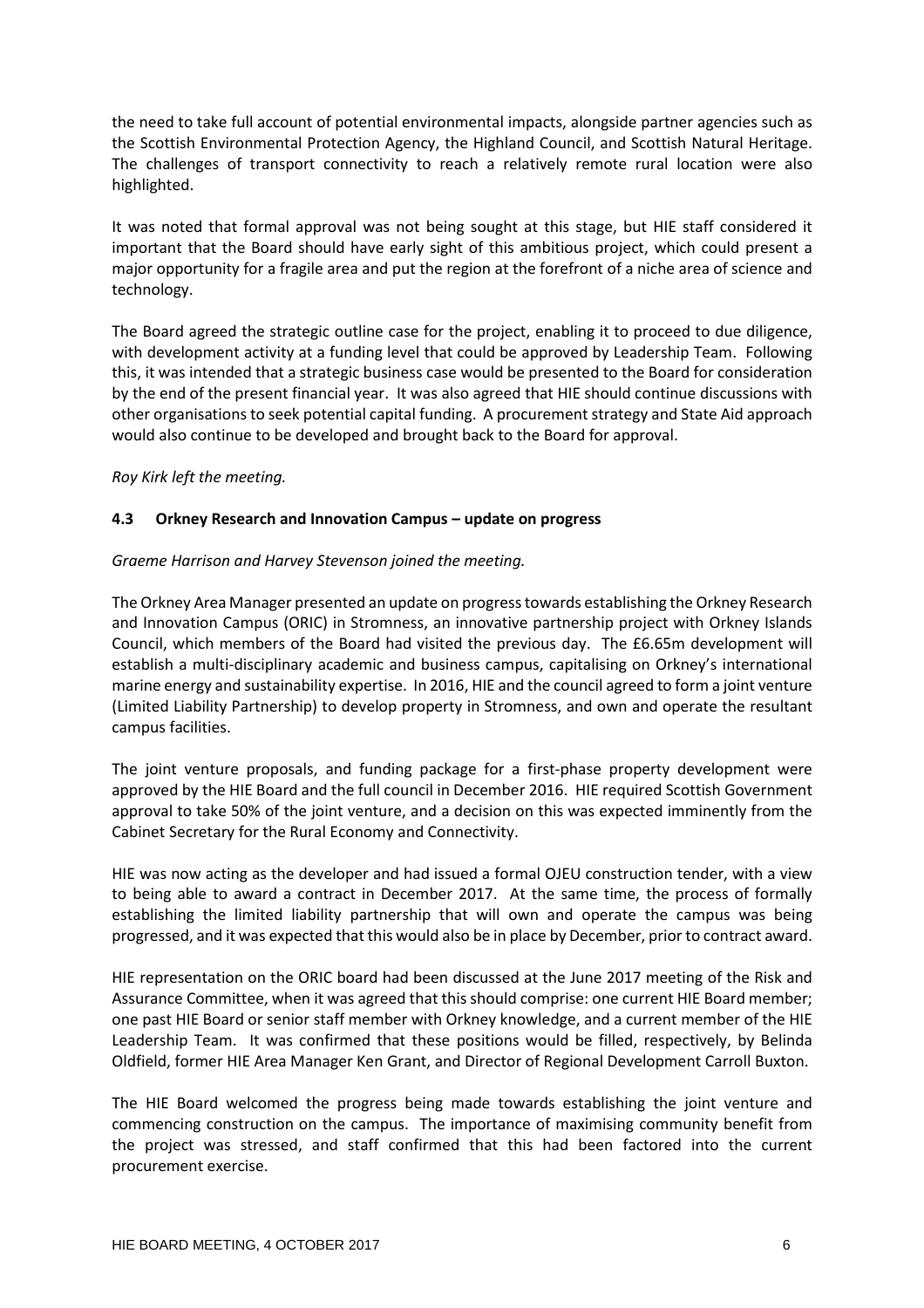Assurance was sought and given that the potential risks involved in advancing different workstreams simultaneously – Cabinet Secretary approval, construction procurement, and formal establishment of the joint venture – had been assessed. It was agreed that the critical factor would be the Cabinet Secretary's decision, and that a report would be provided to the next meeting of the Risk and Assurance Committee, on 5 December. Lastly, the Board approved a request for award of the construction contract to be delegated to the HIE Leadership Team, provided that the winning tender was within the funding amount that had been approved by the Board in December 2016, and the legal structure for the limited liability partnership was in place.

*Graeme Harrison and Harvey Stevenson left the meeting.*

# **5 ITEMS FOR DISCUSSION CUSPAIREAN AIRSON BEACHDACHADH**

#### **5.1 Stimulating housing development in the Highlands and Islands**

The Director of Strengthening Communities introduced a paper summarising the findings and recommendations of research commissioned by HIE into stimulating housing development in the Highlands and Islands. Carried out by Ipsos MORI, the research had been undertaken in recognition of the importance of housing to the region's economic wellbeing and inclusive growth.

The findings identified several priority areas for HIE and its partners to support the stimulation of housing supply in the Highlands and Islands. It noted that HIE's role would be through influence of policy and practice, working through a place-based approach with each of the seven local authorities and other private and public sector partners involved in housing supply planning and delivery. The report would be made public, and had already been shared with a broad range of partners and stakeholders to inform future policy and actions.

The Board welcomed the research as an important contribution to the understanding and development of a key factor underpinning economic and community growth across all parts of the Highlands and Islands and further afield. Members expressed the view that, while individual local authorities and other bodies had good knowledge of housing supply and demand in their own areas, the report had established a comprehensive, region-wide picture that would broaden understanding and debate, hopefully leading to progress in dealing with deep-seated challenges.

A broad range of issues arising from the research were explored and discussed in depth by the Board. These included land availability and supply, and the need for collaborative planning and action between organisations with different areas of responsibility, including planning authorities, utilities providers, and regulatory bodies, as well as housing developers of all types and sizes.

The importance of there being provision of affordable and social housing in smaller rural communities was highlighted, with members stressing the need for HIE to support communities to deliver for themselves, and to engage with smaller scale property developers who play a significant role across the region, as well as major housing providers. The use of innovative building materials and practices, such as offsite construction, was also identified as an area that HIE could seek to influence directly. It was noted that this could produce a range of benefits, including reducing fuel poverty in some areas. There was also potential to link housing supply with actions to develop the region's forestry and timber technologies sector. Members stressed the potential for the report to prove influential within